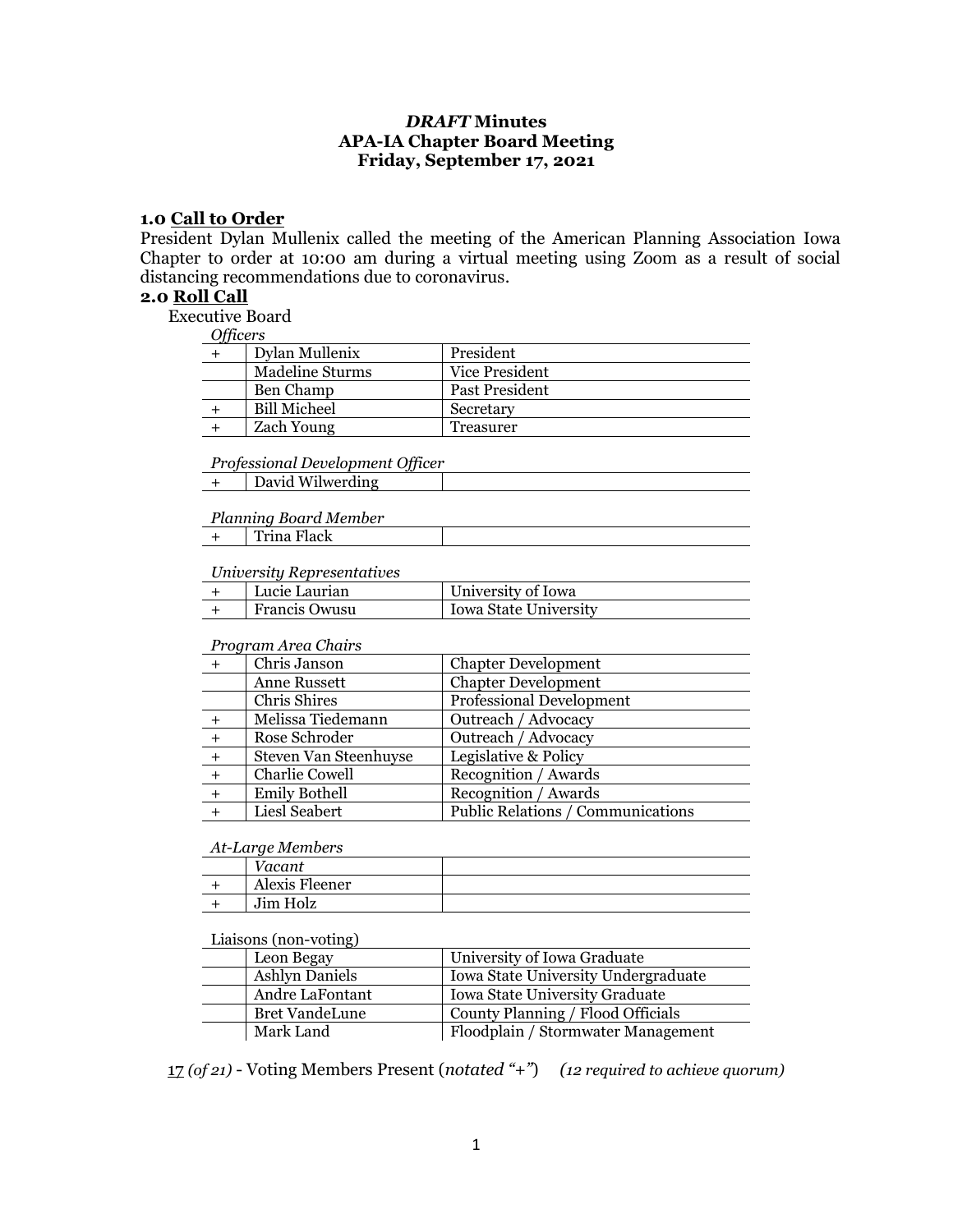# **3.0 Introduction and Welcoming of Any Guests/Others**

## **4.0 Approval of Agenda and Minutes**

4.1 Approval of Agenda for Friday, September 17, 2021.

Mullenix asked for any amendments to the agenda and a motion for approval of the agenda as amended.

*Motion by Holz, seconded by Sturms. Unanimous Approval.*

4.2 Approval of the Amended Minutes, as read, from Friday, May 21, 2021 Motion by Van Steenhuyse, seconded by Sturms. Unanimous Approval.

4.3 Approval of the Minutes, as read, from Friday, July 16, 2021 *Motion by Holz, seconded by Sturms. Unanimous Approval*

## **5.0 APA Iowa Membership Forum/Input**

Mullenix opened the floor for membership input. No discussion.

## **6.0 Presentations**

## **7.0 Business Items**

7.1 Ratification of APA-IA Election Results

Mullenix indicated that the election occurred in August and was administered by APA-IA with four people running unopposed and explained that the action needed is to ratify the results. Holz asked if Mullenix could go through the results. Mullenix reviewed the results.

*Motion by Holz, seconded by Tiedemann. Unanimous Approval.*

7.2 Consideration of Re-appointment of Frances Owusu as Executive Board Member Representing Iowa State University. *Motion by Holz, seconded by Sturms. Unanimous Approval.*

7.3 Consideration of Appointment of Student Representatives from the University of Iowa and Iowa State University.

 Mullenix asked who the representatives would be. Laurian indicated that Tanner Osing would serve as the student representative from the University of Iowa. Owusu indicated that the undergraduates from ISU are in the process of electing someone and would let the Board know when the election has been concluded. Motion to approve appointment of Osing as U of I representative.

 *Motion by Owusu, seconded by VanSteenhuyse. Unanimous Approval.*

# **8.0 Discussion Items**

8.1 DEI Training Debrief

Mullenix indicated that he thought the training went well and asked where we go from here and for feedback. Young asked what the DEI's debrief was like. Mullenix indicated that the DEI Committee was disappointed that not everyone could attend, overall seemed happy, and wanted to determine next steps. Laurian indicated that we should recruit people of color and look at examples. Owusu indicated that he found the first day useful and couldn't attend the second day due to a prior commitment and suggested that we look around for best practices. Sturms indicted that she thought the training was well done and encouraged the Chapter to continue the work of the DEI Committee.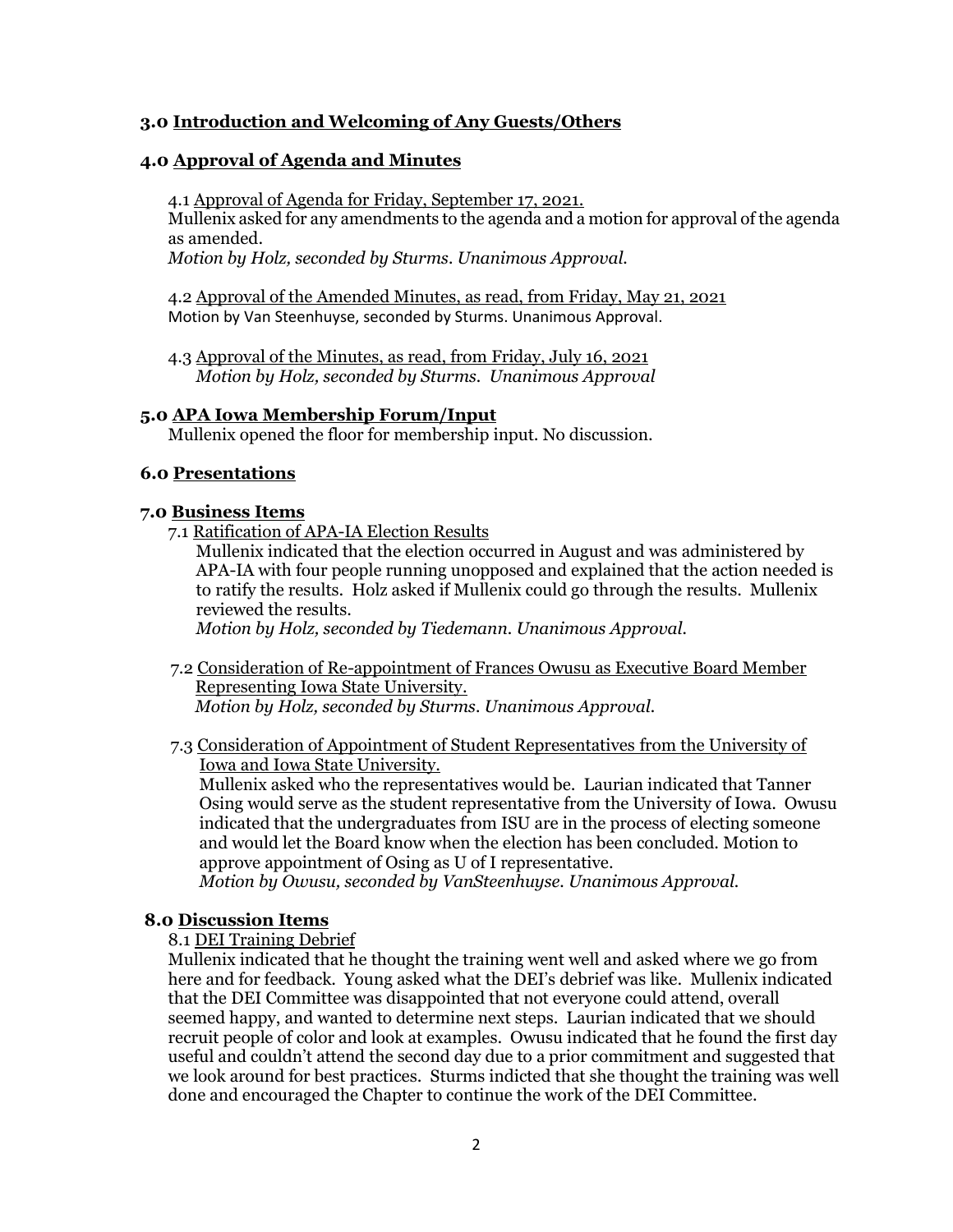#### 8.2 2021 APA-IA Conference in Des Moines

Sturms stated that the closing of registration was two weeks away and registration is currently low and encouraged everyone to register.

#### 8.3 APA-IA Board Meeting Attendance (Virtual/In-person)

Mullenix opened the conversation about virtual vs. in-person board meetings. Micheel outlined the data of pre-Covid vs. post-Covid board member attendance. Mullenix asked for additional input. Cowell indicated that he was supportive of the idea of doing most virtual and a couple in-person at the University. Fleener and VanSteenhuyse both voiced support for virtual and some in-person. Holz indicated that a good time to have an in-person meeting would be at the same time as the day on the hill so that more members could attend the day on the hill. Sturms recapped by saying that she heard in-person for the planning session (November) and the day on the hill in May and the rest virtual and what she would support.

## 8.4 APA-IA Board Meeting Attendance

Mullenix kicked-off discussion of in-person vs. virtual Board meetings. One idea is to hold some amount of virtual meetings and some in-person throughout the year. Holz encouraged hybrid meetings and in-person meetings.

## **9.0 Officers Reports**

9.1 President (Mullenix)

Mullenix asked members to look at the annual work plan to determine if we accomplished what we said we were going to accomplish. Mullenix discussed the Chapter President's Council meetings. Mullenix also discussed the response to the call for additional DEI members that came in the form of the email with a request to form a Biblical Ethics in Planning Committee to offset the DEI Committee. Mullenix responded by indicating that the DEI Committee is how we are meeting the APA ethical requirements and National APA's guidance. Mullenix asked for feedback from the group. There was some discussion about whether or not APA has a responsibility to specific religious groups, allowing people to voice unpopular opinions, educational opportunities, and micro-aggressions. Mullenix indicated that we may want to have a vote on drafting a statement from APA-IA stating the organization supports LBGTQ, etc.

- 9.2 Vice President (Sturms) No report.
- 9.3 Immediate Past-President (Champ) No report.

## 9.4 Secretary (Micheel)

Micheel indicated that a kick-off meeting occurred for the updates to the by-laws and discussed how the process will move forward. Mullenix indicated that we do still have a vacant At-Large position and has been holding off on filling it until the recommendations from the by-law committee are in.

## 9.5 Treasurer (Young)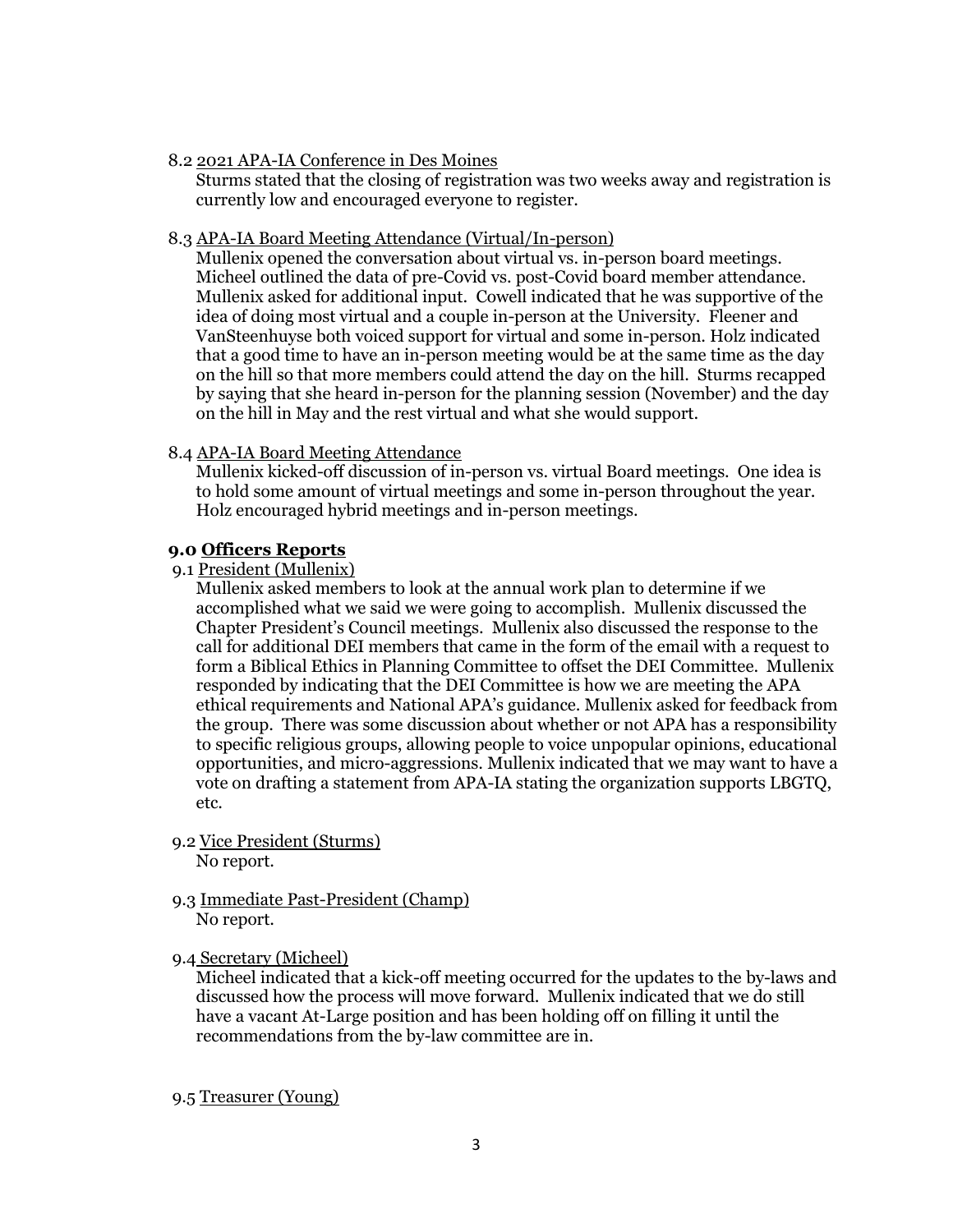Chapter Treasurers Report – *Attachment-* Young indicated that the Treasurer's Report was included in the agenda packet and provided highlights from the Report.  *Motion to receive and accept the Treasurer's Report by Holz, seconded by Sturms. Unanimous Approval.*

#### **10.0 Executive Board Reports**

Professional Development (Wilwerding)

 Wilwerding stated that two individuals were signed up to take the AICP exam in November and the AICP certification process is being streamlined.

Planning Board Member (Flack)

No report.

#### University of Iowa (Laurian)

 Laurian indicated that the program lost international students that couldn't get admittance into the country. Laurian also asked for help getting the work out about planning as a profession. Schroder, Holz, Cowell, and Owusu offered to help.

Iowa State University (Owusu)

 Owusu mentioned that he is encouraging ISU students to attend the APA-IA Conference because it is in close proximity to ISU and encourage the group to pay attention to the ISU lecture series.

#### At-Large Representative (Holz/Nichols/Fleener)

 Holz indicated the it would be a good idea to have a booth at the Iowa League of Cities conference. Fleener encourage people to sign up for the mentor match.

# Chapter Development Program (Janson/Russett)

No report.

#### Professional Development (Cowell) No report.

## Outreach / Advocacy Program (Schroder/Tiedemann) – No report

## Legislative and Policy Program (Van Steenhuyse)

Van Steenhuyse mentioned that he hasn't heard anything from APA National on a new policy guide. VanSteenhuyse also mentioned that he would not be able to attend the Policy and Advocacy conference and working on the conference session with Tom Cope.

Recognition / Awards Program (Bothell/Shires) No report.

Public Relations / Communication Program (Seibert) Seibert indicated that the next newsletter will come out the week after the conference.

University of Iowa Graduate Program (Position vacant)